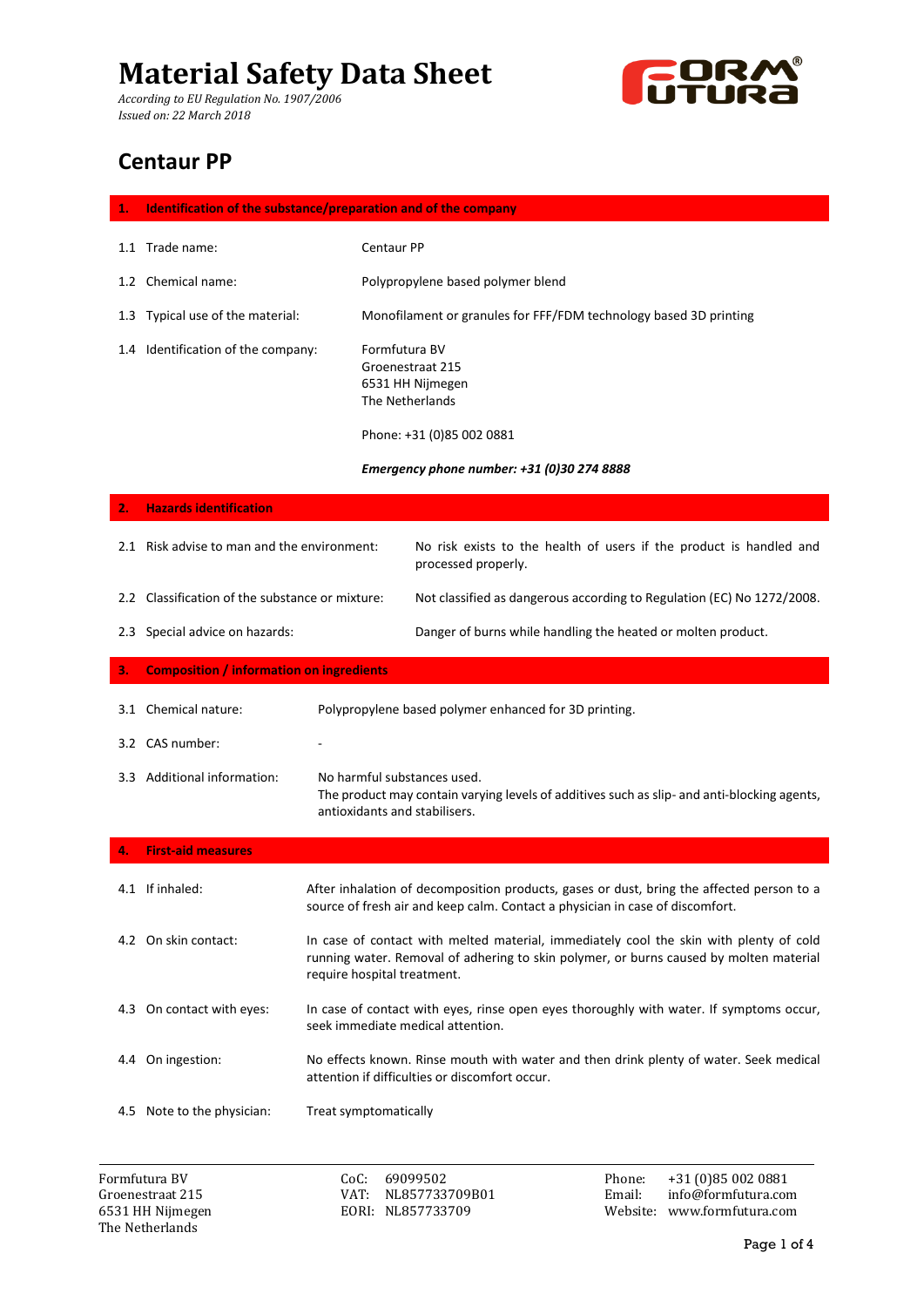*According to EU Regulation No. 1907/2006 Issued on: 22 March 2018*



### **5. Firefighting measures**

The Netherlands

| 5.1 Suitable extinguishing media:<br>5.1.1 Unsuitable extinguishing media: |                      | Dry chemical powder, foam, water, CO2.<br>Do not use a solid water stream as it may scatter and spread fire.                                                                                                                                                                                                                      |  |
|----------------------------------------------------------------------------|----------------------|-----------------------------------------------------------------------------------------------------------------------------------------------------------------------------------------------------------------------------------------------------------------------------------------------------------------------------------|--|
| 5.2 Specific hazards:                                                      |                      | Carbon monoxide (CO), carbon dioxide (CO <sub>2</sub> ), hydrocarbons and other gaseous<br>products during incomplete combustion. The substances mentioned can be<br>releases at highly elevated temperatures and in case of fire.                                                                                                |  |
| 5.3 Special protective equipment:                                          |                      | Full protective clothing and self-contained breathing apparatus.                                                                                                                                                                                                                                                                  |  |
| 5.4 Further information:                                                   |                      | Dispose of fire debris and contaminated extinguishing water in accordance with<br>official regulations.                                                                                                                                                                                                                           |  |
| <b>Accidental Release Measures</b><br>6.                                   |                      |                                                                                                                                                                                                                                                                                                                                   |  |
| 6.1 Personal precautions:                                                  |                      | Use personal protective equipment/clothing (see Section 8). Avoid eye contact and<br>dust formation and remove all sources of ignition. Sweep up to prevent slipping<br>hazard.                                                                                                                                                   |  |
| 6.2 Environmental precautions:                                             |                      | Prevent entry into drainage systems, or surface water.                                                                                                                                                                                                                                                                            |  |
| 6.3 Methods for cleaning up:                                               |                      | Sweep/shovel into suitable container for disposal.<br>Avoid raising dust and ensure adequate ventilation.                                                                                                                                                                                                                         |  |
| <b>Handling and storage</b><br>7.                                          |                      |                                                                                                                                                                                                                                                                                                                                   |  |
| 7.1 Handling:                                                              |                      | Handle in a well ventilated area. Install local exhaust at 3D printers area is recommended when<br>many printers are operated at once. Avoid contact with heated or molten product. Use<br>personal protective equipment (see Section 8). Avoid dust formation and electrostatic charge.<br>Keep away from fire ignition sources. |  |
| 7.2 Storage:                                                               | sources of ignition. | Protect from water and moisture. Store material in dry rooms and keep material in closed<br>packaging/container with desiccant when not in use. Store at ambient temperatures. Avoid all                                                                                                                                          |  |
| 7.3 Precautions:                                                           |                      | No special precautions required.                                                                                                                                                                                                                                                                                                  |  |
| 7.4 Specific end use(s):                                                   |                      | Primarily used for 3D printing.                                                                                                                                                                                                                                                                                                   |  |
| <b>Exposure controls / personal protection</b>                             |                      |                                                                                                                                                                                                                                                                                                                                   |  |
| 8.1 Occupational exposure limits:                                          |                      | Given suitable ventilation it can be that the threshold limits will not be<br>reached.                                                                                                                                                                                                                                            |  |
| 8.2 Exposure controls:                                                     |                      | Provide appropriate exhaust ventilation at places where dust is formed.<br>Avoid electrostatic charge by use of grounding cables.                                                                                                                                                                                                 |  |
| 8.3 Personal protective equipment<br>8.3.1<br>Hand protection:             |                      | Wear heat protection gloves, preferably cotton or leather, when handling<br>hot molten product.                                                                                                                                                                                                                                   |  |
| 8.3.2<br>Eye protection:                                                   |                      | Wear protective glasses, preferable with side-shields.                                                                                                                                                                                                                                                                            |  |
| 8.3.3<br>Skin and body protection:                                         |                      | Wear (protective) clothing to avoid direct exposure of skin to hot molten<br>product when handling.                                                                                                                                                                                                                               |  |
| Formfutura BV<br>Groenestraat 215<br>6531 HH Nijmegen                      |                      | CoC:<br>69099502<br>+31 (0)85 002 0881<br>Phone:<br>info@formfutura.com<br>VAT:<br>Email:<br>NL857733709B01<br>EORI: NL857733709<br>Website: www.formfutura.com                                                                                                                                                                   |  |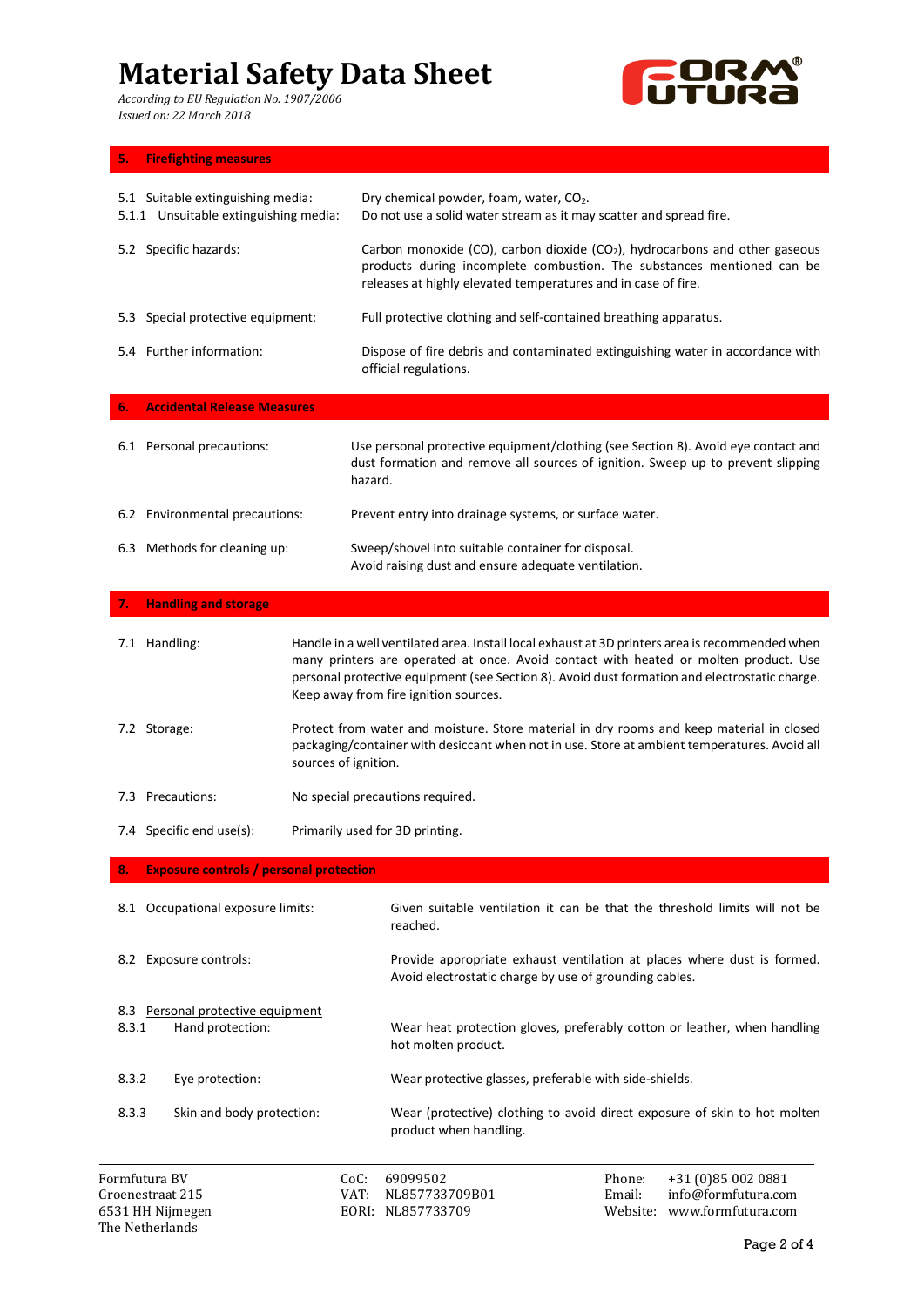*According to EU Regulation No. 1907/2006 Issued on: 22 March 2018*



| 8.3.4                                                                                                                                                                                                                             | Safety and hygiene measures:                                                 | Avoid contact of hot molten material to skin. Avoid inhalation of dust, mists<br>and vapours. Eye wash fountains and safety showers must be easily<br>accessible. Handle in accordance with good industrial hygiene and safety<br>practice. No eating or drinking during working. |  |
|-----------------------------------------------------------------------------------------------------------------------------------------------------------------------------------------------------------------------------------|------------------------------------------------------------------------------|-----------------------------------------------------------------------------------------------------------------------------------------------------------------------------------------------------------------------------------------------------------------------------------|--|
|                                                                                                                                                                                                                                   | 8.4 Environmental exposure controls:                                         | Prevent entry into drainage systems, or surface water.                                                                                                                                                                                                                            |  |
| 9.                                                                                                                                                                                                                                | <b>Physical and chemical properties</b>                                      |                                                                                                                                                                                                                                                                                   |  |
| 9.1 Form:<br>9.2 Colour:<br>9.3 Odour:<br>9.4 Melting point:<br>9.5 Auto-ignition temperature:<br>9.6 Decomposition temperature:<br>9.7 Explosions limit:<br>9.8 Density:<br>$0.9$ g/cc<br>9.9 Solubility in water:<br>Negligible |                                                                              | Granules / Filament<br>Depending on product variant (natural/clear in uncoloured/natural variant)<br>Odourless to mild odour<br>$205 \pm 15$ °C<br>No information available<br>No information available<br>Not specified                                                          |  |
| 10. Stability and reactivity                                                                                                                                                                                                      |                                                                              |                                                                                                                                                                                                                                                                                   |  |
| 10.1 Stability:                                                                                                                                                                                                                   |                                                                              | Product is stable at recommended storage conditions.                                                                                                                                                                                                                              |  |
| 10.2 Conditions to avoid:                                                                                                                                                                                                         |                                                                              | Avoid extreme heat and all sources of ignition.                                                                                                                                                                                                                                   |  |
| 10.3 Substances to avoid:                                                                                                                                                                                                         |                                                                              | Fluorine, strong oxidisers.                                                                                                                                                                                                                                                       |  |
| 10.4 Hazardous reactions:<br>10.4.1<br>Hazardous decomposition products:                                                                                                                                                          |                                                                              | The product is chemically stable.<br>Material does not decompose at ambient temperatures                                                                                                                                                                                          |  |
|                                                                                                                                                                                                                                   | 11. Toxicological information                                                |                                                                                                                                                                                                                                                                                   |  |
|                                                                                                                                                                                                                                   | 11.1 Information on toxicological effects:                                   | Toxicological data has not been determined for this product. Information<br>is based on similar products.                                                                                                                                                                         |  |
| 11.1.1                                                                                                                                                                                                                            | Acute toxicity<br>Inhalation:<br>Ingestion:<br>Skin contact:<br>Eye contact: | No data available, but not expected.<br>No data available, but not expected.<br>No data available, but not expected.<br>No data available, but not expected.                                                                                                                      |  |
| 11.1.2                                                                                                                                                                                                                            | Irritation<br>Skin:<br>Eye:                                                  | No data available, but not expected to be irritating.<br>No data available, but not expected to be irritating.                                                                                                                                                                    |  |
| 11.1.3                                                                                                                                                                                                                            | Sensitization:                                                               | No data available, but not expected to be a skin sensitizer.                                                                                                                                                                                                                      |  |
| 11.1.4                                                                                                                                                                                                                            | Repeated dose toxicity:                                                      | No data available, but not expected to cause toxic effects.                                                                                                                                                                                                                       |  |
| 11.1.5<br>11.1.6                                                                                                                                                                                                                  | Carcinogenicity:<br>Mutagenicity:                                            | No data available, but not expected.<br>No data available, but not expected.                                                                                                                                                                                                      |  |
| 11.1.7                                                                                                                                                                                                                            | Toxicity for reproduction:                                                   | No data available, but not expected.                                                                                                                                                                                                                                              |  |
| 11.2 Other information:                                                                                                                                                                                                           |                                                                              | Based on our state of knowledge and experience no injurious health<br>effects are expected if product is properly handled for the designated use.                                                                                                                                 |  |

#### **12. Ecological information**

The Netherlands

VAT: NL857733709B01

Formfutura BV CoC: 69099502 Phone: +31 (0)85 002 0881 6531 HH Nijmegen EORI: NL857733709 Website: www.formfutura.com